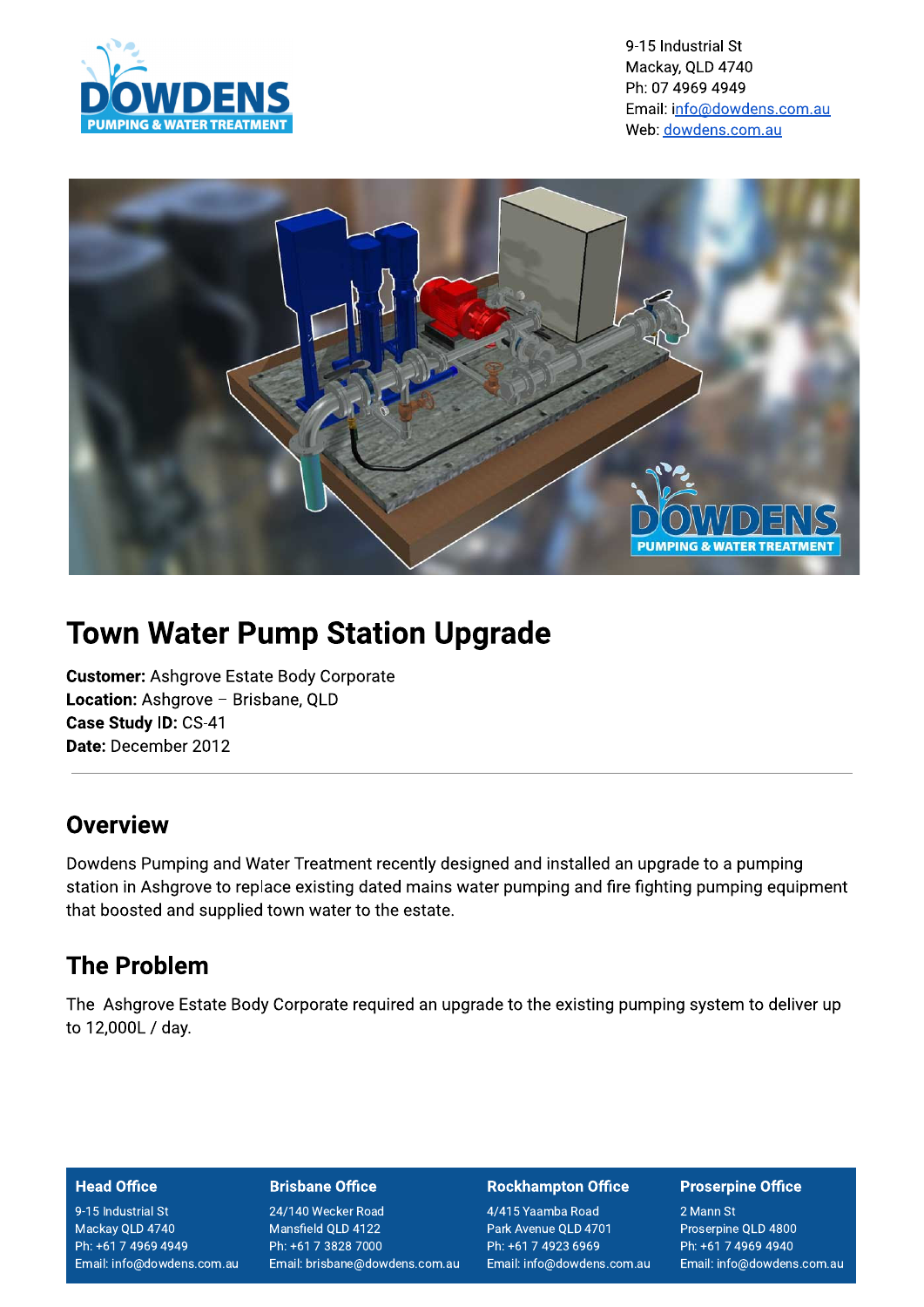

9-15 Industrial St Mackay, QLD 4740 Ph: 07 4969 4949 Email: info@dowdens.com.au Web: dowdens.com.au



### **Our Solution**

The existing system was replaced in a series of steps to ensure the client still had a water supply to the residences whilst works were carried out. A new Dual Grundfos variable speed pump system was installed to operate as a duty/standby system.

Dual Grundfos pumps with variable speed controls were set to deliver 1000kpa water pressure to overcome significant elevation variations across the supply area, and all pipework and pump bases were replaced. The existing fire pump was stripped, assessed and a new mechanical seal fitted and the unit painted and all electrical controls were replaced with upgraded systems.

### **Key Components**

- New Dual Grundfos variable speed pump system
- New pressure regulators  $\bullet$
- New stainless steel pipework  $\bullet$
- New pump bases  $\bullet$
- **Existing Fire Pump serviced**  $\bullet$
- New electrical control box  $\blacksquare$



#### **Head Office**

9-15 Industrial St Mackay QLD 4740 Ph: +61 7 4969 4949 Email: info@dowdens.com.au

#### **Brisbane Office**

24/140 Wecker Road Mansfield QLD 4122 Ph: +61 7 3828 7000 Email: brisbane@dowdens.com.au

#### **Rockhampton Office**

4/415 Yaamba Road Park Avenue QLD 4701 Ph: +61 7 4923 6969 Email: info@dowdens.com.au

#### **Proserpine Office**

2 Mann St Proserpine QLD 4800 Ph: +61 7 4969 4940 Email: info@dowdens.com.au